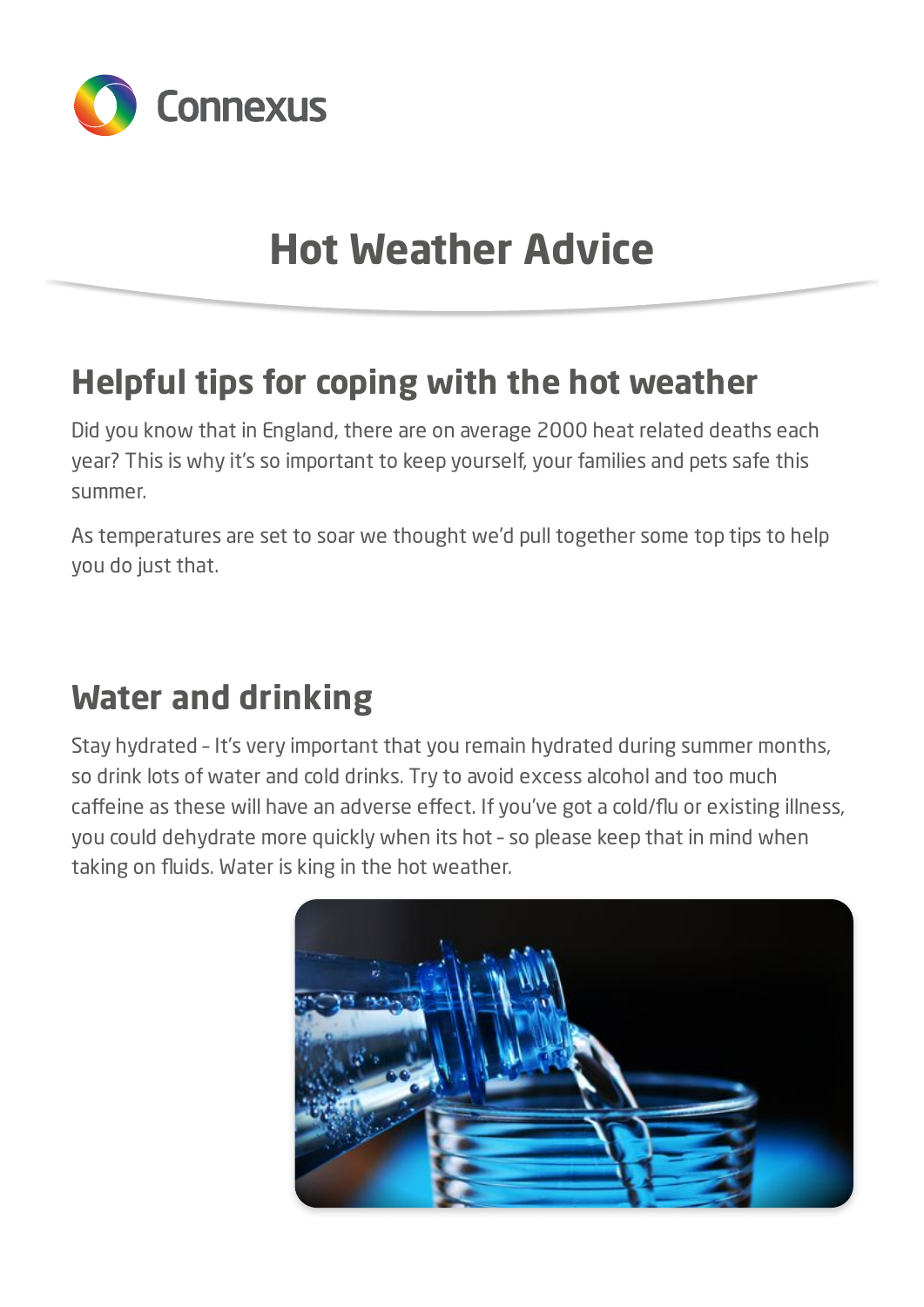# **Windows, curtains and blinds**

Keeping your curtains and blinds on windows closed in rooms that face the sun will in fact keep them cooler. Try to keep your windows open where you can, but don't leave windows or doors open when you're out of the house as it makes opportunist burglary easier.

# **Time of day**

If possible, try to avoid going out in the sun between 11am and 3pm. The sun can burn in as little as 10 minutes during this hottest period, so always take precautions – even if it looks cloudy. Sun cream is a must during sunny periods, and don't forget your hats and sunglasses too.

# **Covering up**

Wear loose clothing, a hat and sun glasses when you're out in the sun. If you're out and about walking or working in the sun remember to protect your neck and shoulders too! If you do get burnt make sure you keep your skin out of the sun until the redness has gone. It's worth investing in after sun creams which can sooth your skin after being in the sun.

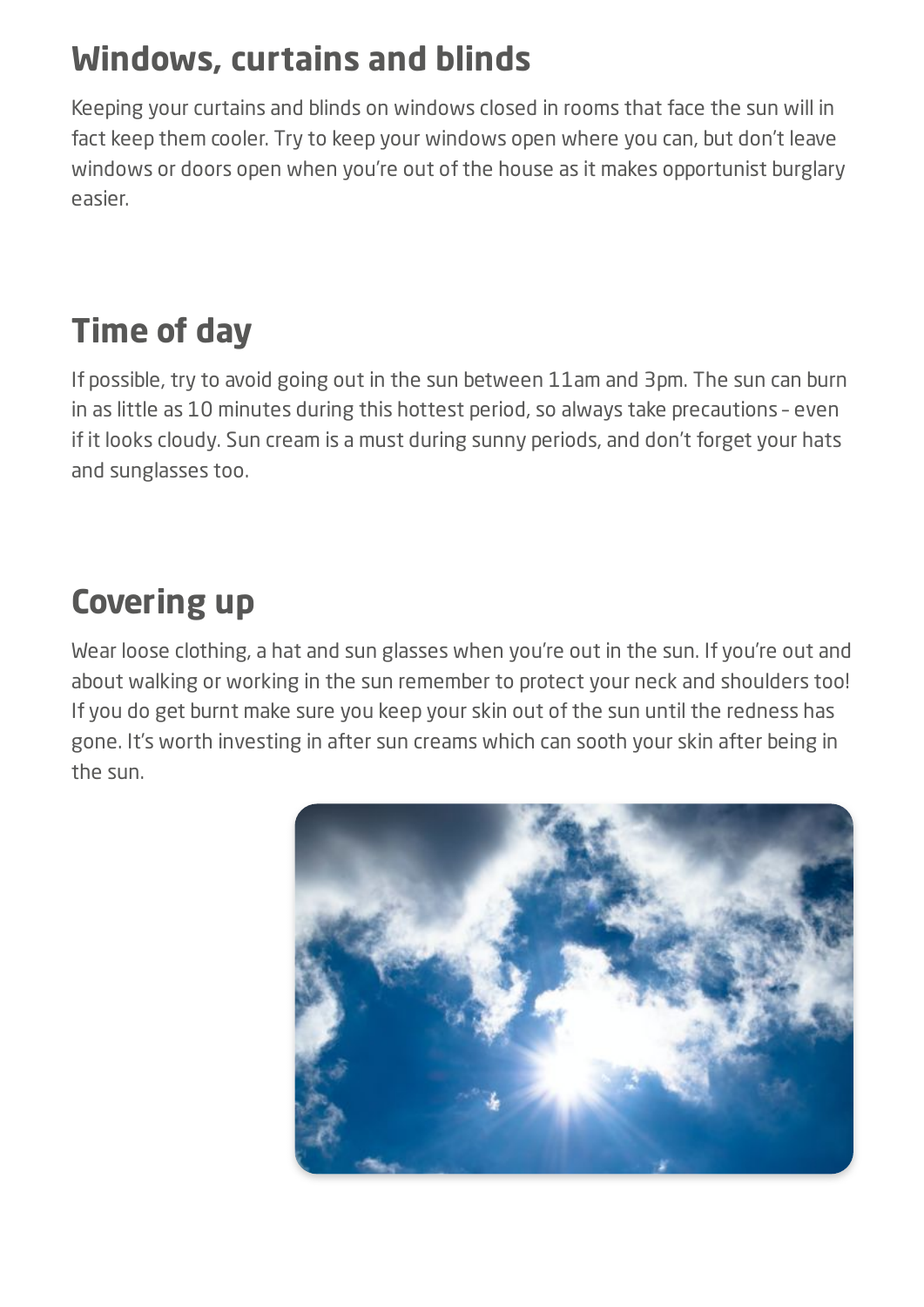## **Baths and showers**

A cool shower or bath is a great and quick way to cool down in hot weather, especially for children.

Try to keep pets out of the sun and avoid walking them at the hottest times of the day.

## **Lending a hand**

Be sure to check on vulnerable neighbours and friends during the hot weather. Heat waveslike cold spells can be particularly difficult to cope with if you have asthma or other respiratory conditions.

## **Pets**

Animals can really struggle during the hot weather too - so make sure your pets have access to clean drinking water and somewhere shaded and cool to rest.

Try to avoid walking dogs during the hottest times (11am-3pm), and always do the hot hand test first (if you can't hold your hand on the pavement for five seconds, it's too hot for your dog to walk on).

Although it's common knowledge – remember to never leave any animal in a car, conservatory or caravan for even a short period of time.